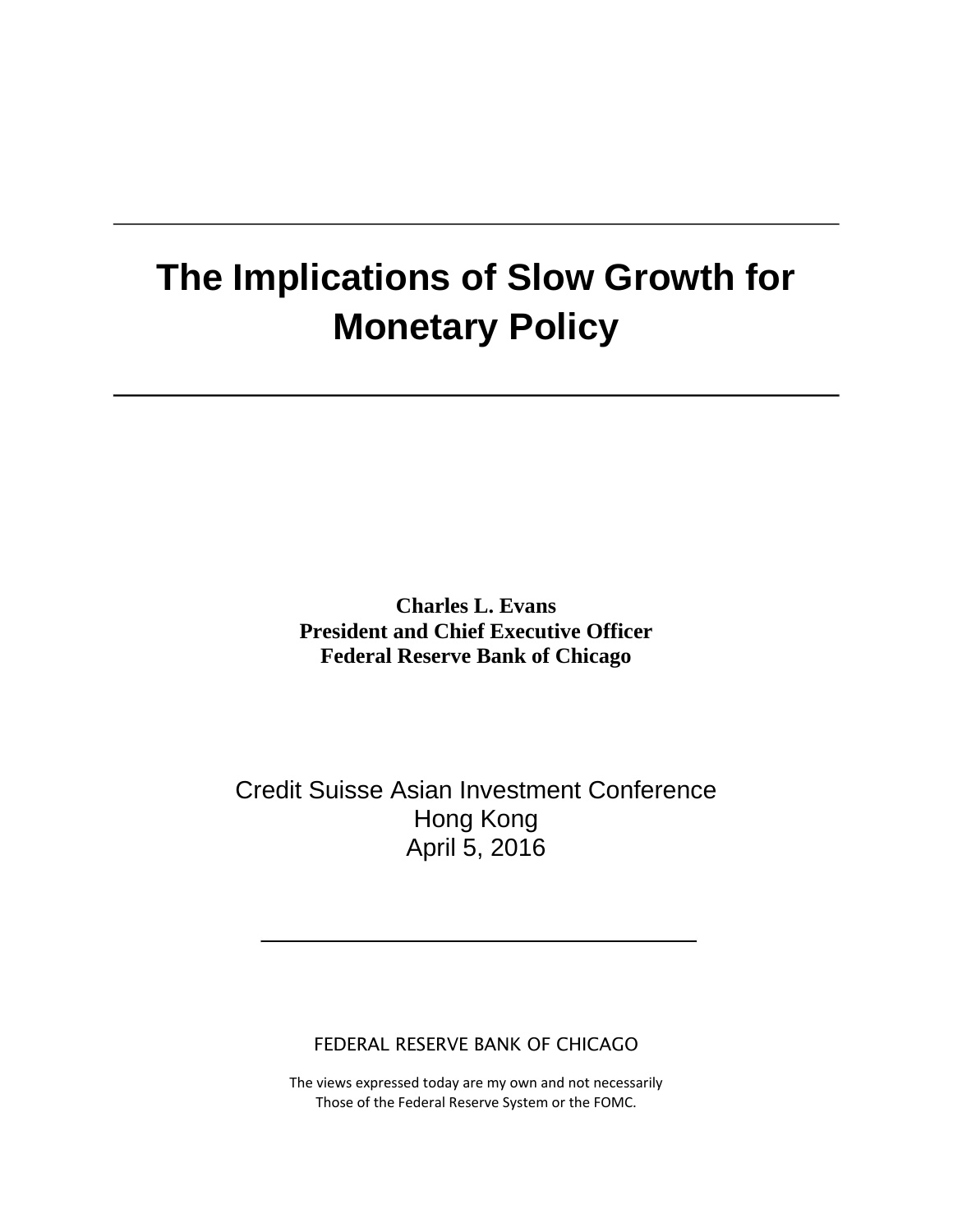### **The Implications of Slow Growth for Monetary Policy**

Charles L. Evans President and Chief Executive Officer Federal Reserve Bank of Chicago

#### **Introduction**

Good afternoon and thank you. It is a pleasure to be here.

Today, I would like to briefly give you my outlook for the U.S. economy before discussing some long-term economic trends and my views of appropriate monetary policy. Let me note that my comments will reflect my own views and do not necessarily represent those of my colleagues on the Federal Open Market Committee (FOMC) or within the Federal Reserve System.

I will start my remarks this afternoon with a forecast for the U.S. economy. My baseline outlook has real gross domestic product (GDP) growing at a moderate 2 to 2-1/2 percent annual rate in 2016 and inflation gradually approaching 2 percent over the next three years. But given the current economic landscape in the U.S. and internationally, I see the risks to both of these projections as weighted to the downside.

I will next discuss some underlying structural trends that are likely to have important effects on long-term growth prospects and interest rates in the U.S. and around much of the world. By most estimates, growth and real interest rates will be lower in the long run than we thought they would be just a couple of years ago. Monetary policy cannot alter these structural trends. However, they do factor into benchmarking policy neutrality and, hence, have direct implications for monetary policy.

I'll finish with my views of appropriate monetary policy in the U.S. You will see how these views are shaped by the structural trend benchmarks, the nearer-term economic outlook and, importantly, risk-management considerations. Currently, I believe it will be appropriate to make two more rate hikes this year and then follow a very gradual path of rate increases thereafter. This is the policy path underlying my economic forecast.

Of course, whether or not this path will, in fact, be appropriate depends on how the incoming data influence the FOMC's outlooks for growth and inflation as well as its assessments of the risks to those forecasts. So you'll have to stay tuned to see how policy actually turns out.

Let me now turn to my outlook for the U.S. economy.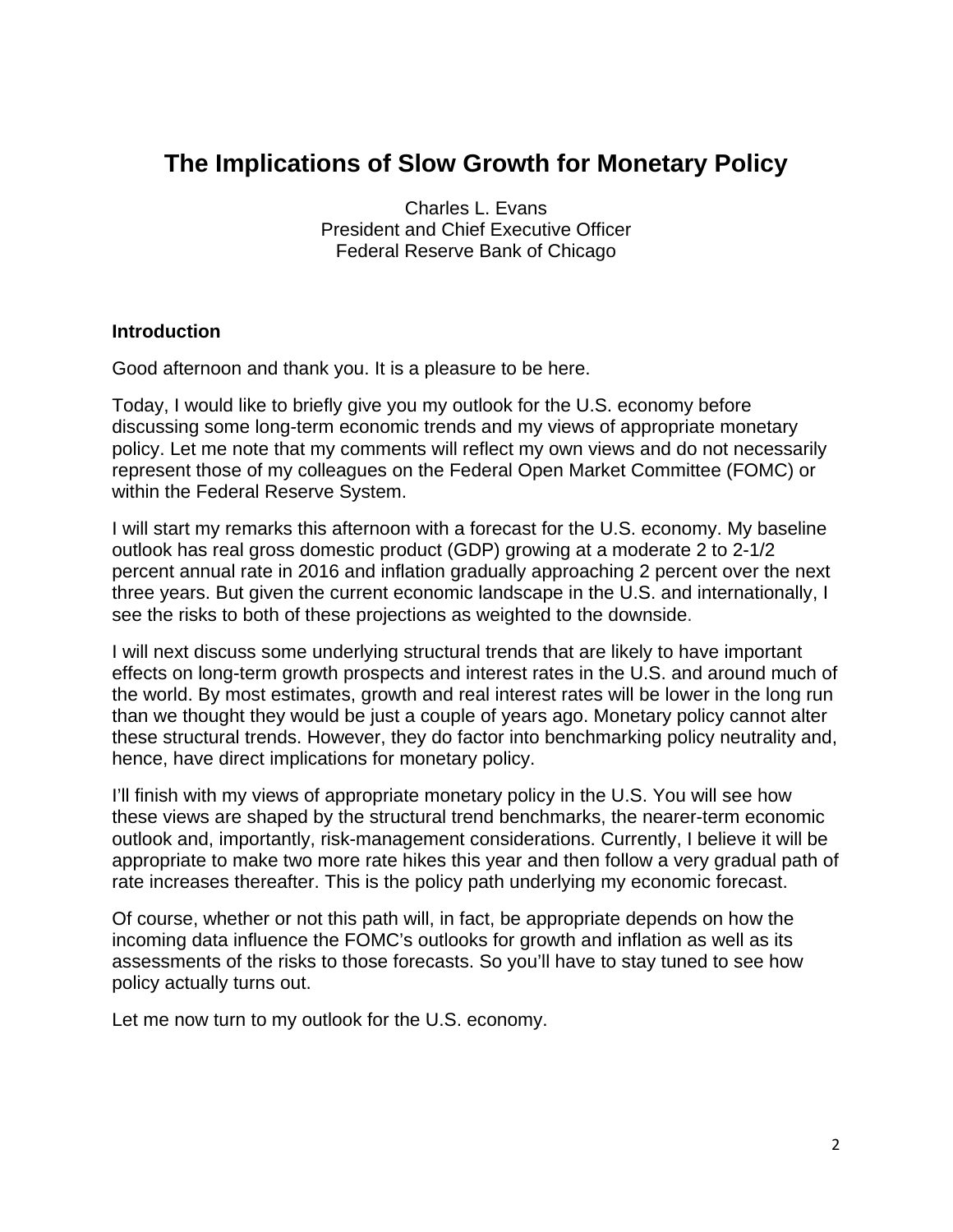#### **U.S. Economic Outlook**

I anticipate U.S. GDP will grow in the range of 2 to 2-1/2 percent in 2016. So, close to or a bit better than last year's 2 percent rate. The U.S. consumer is the linchpin behind this outlook. I think this winter's somewhat softer readings on consumption will prove to be transitory. This is because the most important fundamental factor supporting household spending is the substantially improved labor market in the U.S. Over the past two years, the unemployment rate has fallen to 5 percent, half its 2009 peak, and job growth has averaged well over 200,000 per month. These gains have raised incomes and buoyed confidence over future job prospects. Lower energy prices and accommodative monetary policy have provided additional support to the spending wherewithal of households. All of these factors should continue to generate fairly solid increases in consumer spending — particularly given my assumption that interest rates will stay quite low for some time.

However, juxtaposed against the relatively solid prospects for household spending, there are several factors weighing on economic activity in the U.S. The slowdown in global economic growth — notably in emerging market economies — and uncertainty about international prospects have contributed to a rising dollar and declining commodity prices since mid-2014. The trade-weighted dollar has appreciated almost 20 percent since June 2014, while oil prices are down around 65 percent over the same period. U.S. firms that sell their products in global markets and those exposed to commodity markets have felt the brunt of these relative price movements. All told, net exports have made noticeable negative contributions to U.S. growth in the past two years.

As the uncertainties over foreign growth prospects resolve — hopefully, for the better the upward pressure on the dollar should diminish and the international headwinds on domestic growth should dissipate. Still, I do not expect the international sector to be an engine for U.S. growth for some time. This view of moderate global growth is fairly mainstream. For example, in its latest projections, the International Monetary Fund (IMF) expected world output to increase around 3.5 percent per year over the next couple of years. This is considerably slower than the 5 percent pace in the pre-crisis period.<sup>[1](#page-2-0)</sup>

In part reflecting these global issues, financial conditions in the U.S. have tightened noticeably since the middle of last year, likely dampening the spending of both households and businesses. Indeed, business capital expenditures have been lackluster since late 2014, and the most recent indicators suggest that a rebound is unlikely in the near future. In a partial reversal, we have seen some improvement in credit conditions over the past several weeks; hopefully, these will be sustained and contribute to firmer business-sector spending not too far down the road.

All told, I see real GDP increasing in the range of 2 to 2-1/2 percent over the next couple of years. This pace is somewhat stronger than where I think the underlying trend for growth is right now, but not by a great deal.

<span id="page-2-0"></span> $<sup>1</sup>$  International Monetary Fund (2016).</sup>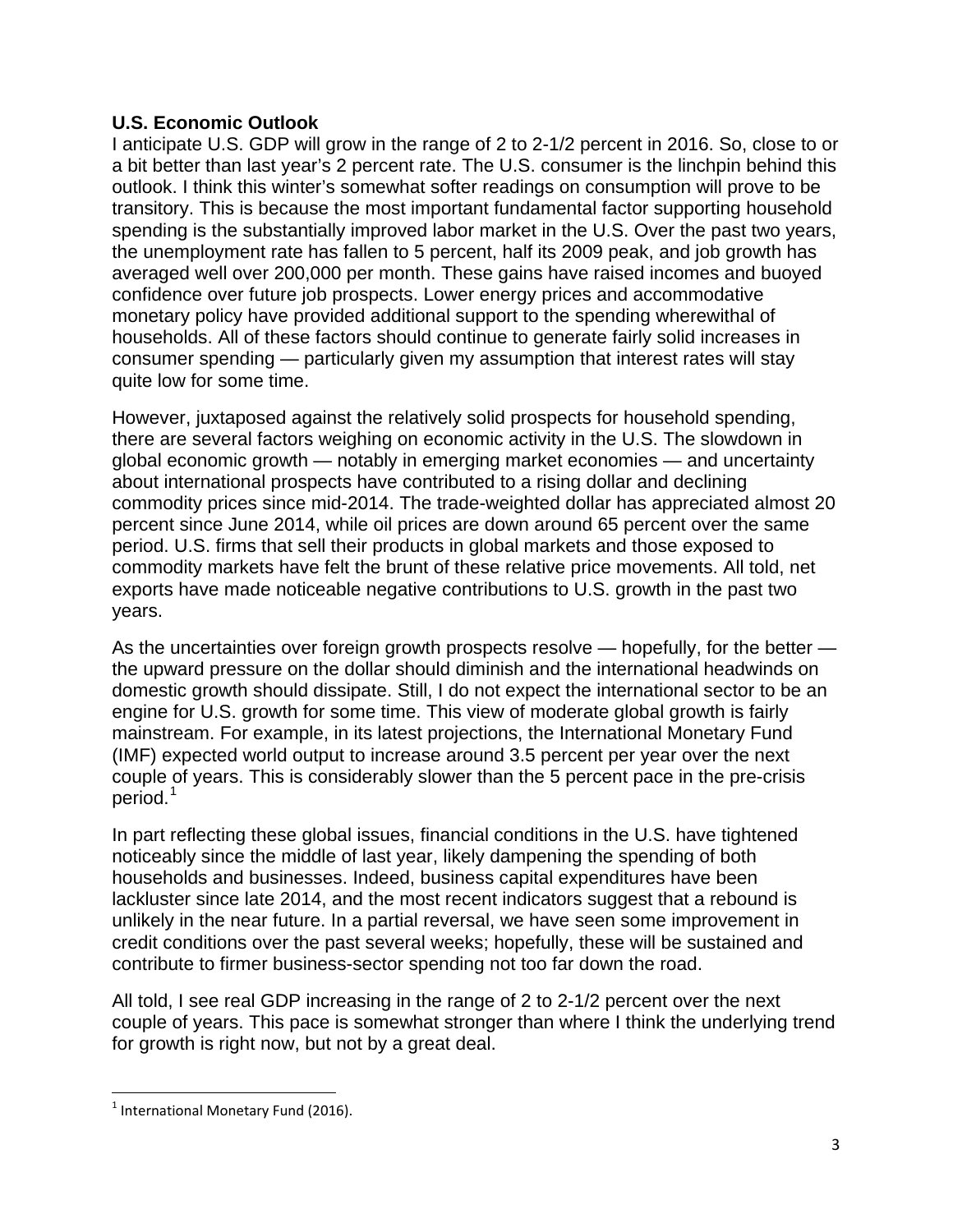As you know, the U.S. Congress has mandated that the Federal Reserve foster economic conditions with the aim of promoting two economic goals — maximum employment and price stability. How are we doing in achieving these goals?

Along with most of my colleagues on the Federal Open Market Committee, I judge that an unemployment rate that averages somewhat under 5 percent over the longer run is consistent with the Federal Reserve's maximum employment mandate. The current unemployment rate is 5 percent. However, a broader array of measures — subdued wage growth being a particularly important one — suggests that today there remains some additional resource slack in labor markets. Let me be clear: We have made tremendous progress. But I'm not completely confident that we have met our employment objective just yet, and probably won't be until the unemployment rate is modestly below its long-run normal level. Now, given my outlook for growth, I expect the unemployment rate will edge down to between 4-1/2 and 4-3/4 percent by the end of next year. So, I do think the FOMC's employment objective is within sight.

How about the inflation objective? Well, the performance on this leg of the dual mandate has not been as good. In January 2012 the FOMC set 2 percent inflation — measured by the annual change in the Price Index for Personal Consumption Expenditures (PCE) — as the explicit inflation target consistent with our price stability mandate.<sup>[2](#page-3-0)</sup> However, over the past eight years, PCE inflation has averaged only 1.5 percent. To get a sense of where total inflation is likely to be headed over the next year or so, I prefer to strip out the volatile and transitory food and energy components and look at so-called core inflation. Core PCE inflation also has run well below 2 percent for quite a long time. Over the past couple of months, however, core inflation moved up to 1.7 percent on a year-over-year basis. I am encouraged by this development, and have raised my forecast for core inflation in 2016 to 1.6 percent. Looking further ahead, I see both core and total inflation moving up gradually to approach our 2 percent inflation target within the next three years. This path reflects the dissipating effects on consumer prices of earlier declines in energy prices and the appreciation in the dollar, as well as the influence of further improvements in labor markets and growth in economic activity.

However, I am a bit uneasy about this forecast. It is too early to tell whether the recent firmer readings in the inflation data will last or prove to be temporary volatility and reverse in coming months. We saw this happen in 2012. And there are some other downside risks to consider. International developments may result in further declines in energy prices or greater appreciation of the dollar. Most worrisome to me is the risk that inflation expectations might drift lower. Here, I find it troubling that the compensation for prospective inflation built into a number of financial market asset prices has fallen considerably over the past two years. More recently, some survey-based measures of inflation expectations, which had previously seemed unmovable, edged down to historically low levels. True, financial market inflation compensation and some survey measures of inflation expectations have risen a bit of late, but they still remain quite low.

<span id="page-3-0"></span> $2$  This was first acknowledged in Federal Open Market Committee (2012a); for the most recent statement of our longer-run goals see Federal Open Market Committee (2016b).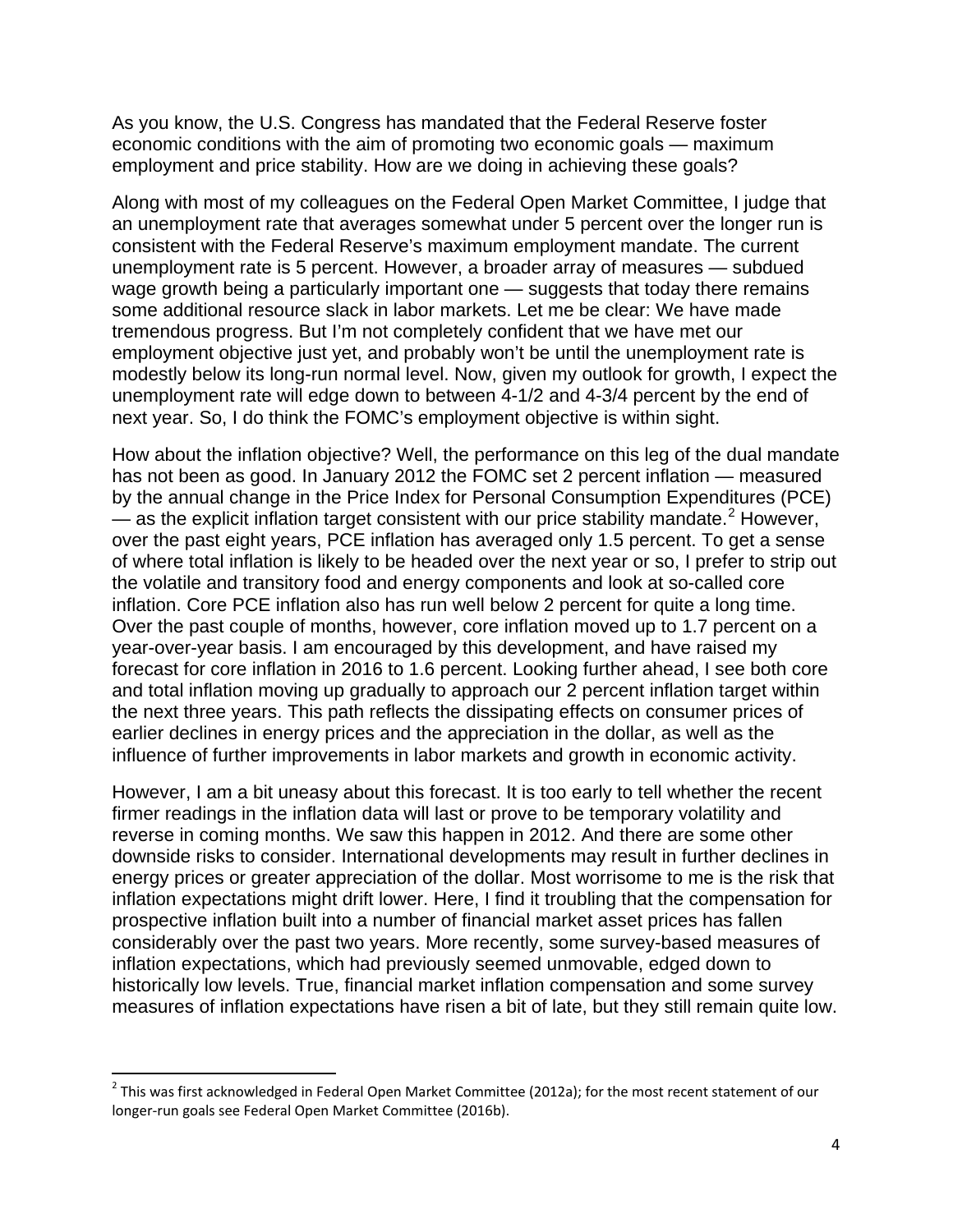To recap, I expect the U.S. economy to grow at a moderate pace over the next few years. This growth will be primarily driven by further increases in household spending. I also expect to make additional progress toward our 2 percent inflation target. While I see this path for the U.S. economy as the most likely outcome, there are a number of downside risks to my outlook for both growth and inflation. Before discussing the implications of this forecast for my views on appropriate monetary policy, let me put my growth outlook in a longer-run context.

#### **My Growth Forecast in Longer-Run Context**

By historical standards, my forecast of real GDP growth in the range of 2 to 2-1/2 percent doesn't seem particularly optimistic. It's in line with the average pace of growth since 2009, which is about 2-1/4 percent. By comparison, over the previous three expansions real GDP growth averaged closer to an annual rate of 3-1/2 percent. The decline from 3-1/2 percent growth to 2-1/4 percent makes one sit back and take notice. What's going on? Why has growth in real activity been so subdued in the current expansion?

For one thing, the financial crisis and the ensuing Great Recession had far-reaching negative effects. You are all too well aware of these scars. With the support of accommodative monetary policy, these impediments to growth have been slowly dissipating. Nonetheless, I think these and other headwinds will take some more time to completely fade away.

In addition, as I survey the economic landscape, I see other factors that could hold growth back even after these impediments recede. Broadly speaking, an economy's long-run growth potential depends upon increases in its productive resources and the technological improvements that enable those resources to produce more. And these trends don't look favorable.

One important productive resource is labor. Here, demographics are working against us. The U.S. Census Bureau projects that the population aged 16 and over will grow a little less than 1 percent per year over the next ten years; by comparison, between 1990 and 2010 the average annual growth of the adult population was 1.2 percent. Moreover, our population is graying, and consequently, fewer of us will be working. Over the next ten years, the share of the population that is 65 or older is expected to increase about 4 percentage points from 15 to 19 percent. Since about 2000, this aging of the population and other long-running trends have been bringing down the fraction of the population participating in the labor force. My staff's estimates suggest that these structural factors will reduce the growth of available workers by about a quarter of a percentage point per year over the next ten years or so. Slower growth in available workers translates into less potential output growth.

My staff also estimates that between 1980 and 2000, higher educational attainment and increases in workforce experience added more than half a percentage point a year to labor quality — that is to say, the effective labor input into the aggregate production function for the U.S. grew a half a percentage point a year faster than the increase in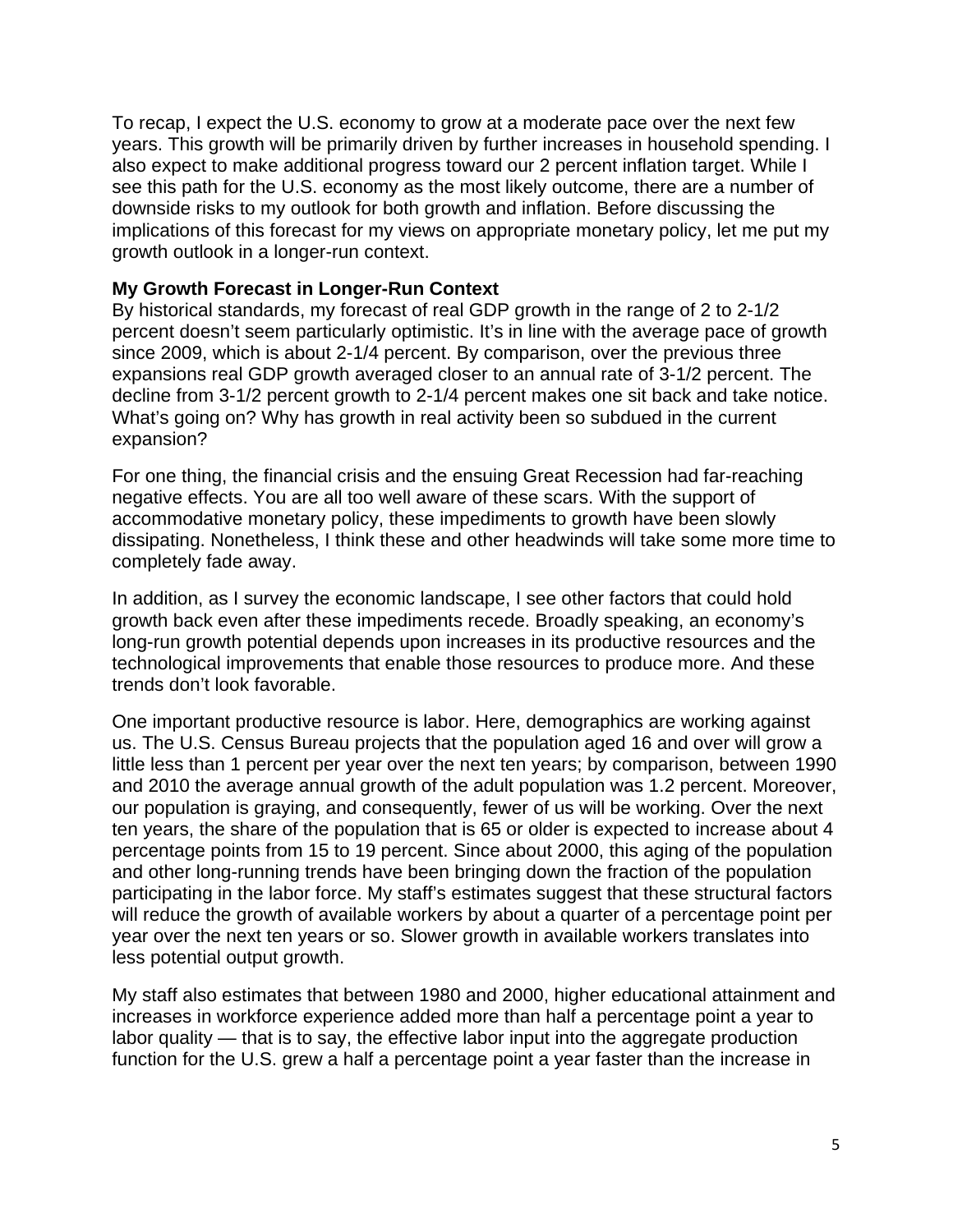total number of hours worked. $3$  However, further progress seems to have stalled as new entrants to the labor force have roughly similar educational attainment as retiring baby boomers, but less work experience. This is another possible reason for slower potential economic growth.<sup>[4](#page-5-1)</sup>

Economic growth over the longer run also depends upon technological progress. By one carefully estimated measure — made by John Fernald at the San Francisco Fed and his co-authors — the underlying trend in total factor productivity (TFP) growth has declined from 1.8 percent during the productivity boom of the mid-1990s to the mid-2000s to a mere half a percent today.<sup>[5](#page-5-2)</sup> That is in line with the period of low productivity growth from the 1970s to the mid-1990s. Some economists, such as Robert Gordon (2012) at Northwestern, think that the slowdown in trend productivity growth possibly is here to stay. Gordon argues that the search for transformative technologies that spurred productivity and economic growth in the past has become increasingly costly and more difficult to harvest: We have already picked the low-hanging fruit. The gloomy conclusion of his line of reasoning is that slow productivity growth will hold back potential economic growth for the foreseeable future.

Not everyone subscribes to the view that TFP growth will inevitably slow because of the dearth of new inventions. Rapid advances in the field of medicine and in energy production are two examples of where we have seen huge productivity improvements. Furthermore, it takes time for innovations to work their way into productive technologies. It may be that transformative innovations are being created today, but have yet to make their way through the pipeline to show up as measurable increases in factor productivity.

It remains to be seen if the current slowdown in productivity growth is temporary or more long lasting. That said, the notion that longer-run potential growth is slowing is a view that has been gaining traction lately. This assessment is reflected to some degree in the economic projections of FOMC participants. As recently as January 2012, FOMC participants assessed the long-run potential growth rate of the economy to be around 2-  $1/2$  percent.<sup>[6](#page-5-3)</sup> Today, the median FOMC participant believes that longer-run real GDP growth is only 2 percent. Even the most optimistic of my colleagues places this number at around 2.4 percent.<sup>[7](#page-5-4)</sup>

When measured against these benchmarks, my forecast of real GDP growth in the range of 2 to 2-1/2 percent in 2016 is simply saying that the economy will expand a bit faster than its longer-run productive capabilities. This number may be disappointing we would certainly like stronger sustainable growth — but there is nothing much that

<span id="page-5-4"></span><span id="page-5-3"></span>percent, and the central tendency was in the 2.3 percent to 2.6 percent range.<br><sup>7</sup> Federal Open Market Committee (2016a).

<span id="page-5-0"></span> $3$  Aaronson and Sullivan (2002).

<span id="page-5-1"></span><sup>&</sup>lt;sup>4</sup> Indeed, Fernald (2014) estimates that contributions to labor productivity from increasing labor quality declined noticeably in the 2003–07 period and, on average, he does not expect any boost to productivity growth from increases in labor quality going forward.

<span id="page-5-2"></span> $^5$  Byrne, Fernald and Reinsdorf (2016). Total factor productivity captures the residual growth in total output of the national economy that cannot be explained by the accumulation of measured inputs, such as labor and capital.<br><sup>6</sup> See Federal Open Market Committee (2012b). The full range of the longer-run estimates was 2.2 percent to 3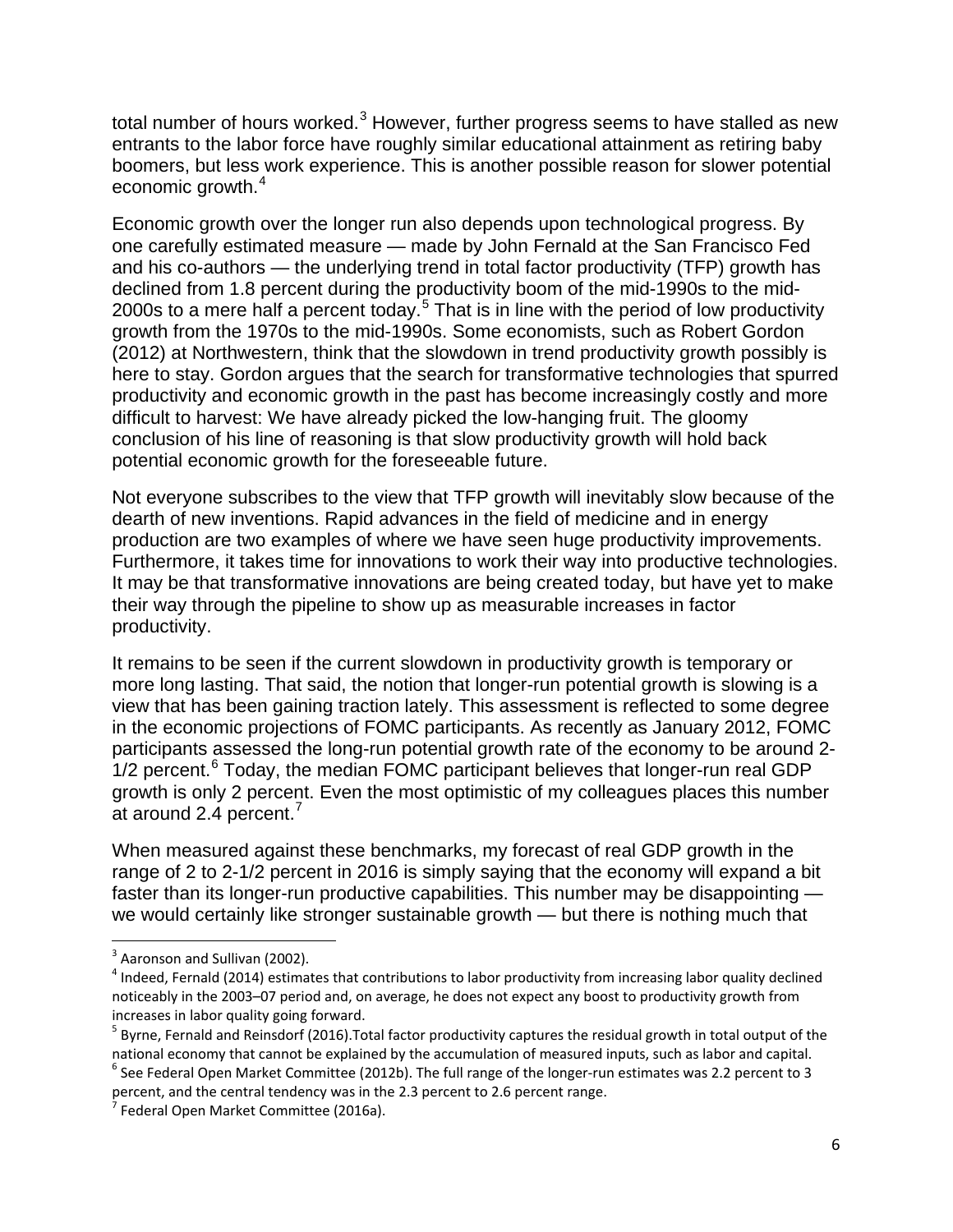monetary policy can do about labor force trends or technical progress. Still, these are structural conditions the FOMC must recognize when setting monetary policy.

#### **Lower Potential Growth, Lower Equilibrium Interest Rates**

Importantly, lower potential output growth implies lower returns to investment. As a result, all else equal, equilibrium real interest rates, which are the rates consistent with fully employed resources, are lower in an economy with lower potential output growth. And, of course, lower real rates imply lower nominal rates, even when inflation is at its target. So, the equilibrium federal funds rate — which is the funds rate associated with a neutral monetary policy (policy that is neither expansionary nor contractionary) — is lower in an economy with a lower potential output growth. Therefore, the FOMC must take estimates of potential output growth into account when calibrating the stance of monetary policy.

Of course, there are other reasons why equilibrium interest rates are likely lower than they were in the past. For example, former Fed Chair Ben Bernanke has frequently discussed the global savings glut. As the world population has aged and as residents of fast-growing emerging economies have grown wealthier, the saving rate in most countries has increased. This has resulted in a larger pool of funds seeking safe, profitable opportunities for investment. However, domestic investment opportunities in most of these countries often have not kept pace with the increased saving rates. This higher supply of investable funds relative to domestic demand has driven down interest rates across the globe. In addition, former Treasury Secretary Lawrence Summers has expanded on these influences, speculating that soft aggregate demand worldwide has discouraged structural investment and capital stock growth (his view of the "secular stagnation" hypothesis). These two ideas are closely related.

All of these factors imply that the federal funds rate consistent with a neutral stance for monetary policy may be lower than we used to think. How big might these changes be? Well, in March, FOMC participants' projections for the longer-run nominal federal funds rate were in the range of 3 to 4 percent, with the median projection at  $3\n-1/4$  percent.<sup>[8](#page-6-0)</sup> Four years ago, when forecasts of potential growth were higher, the Committee was projecting the long-run funds rate would be in the range of 3-1/4 to 4-1/2 percent — about 50 basis points higher than today's estimates.<sup>[9](#page-6-1)</sup>

#### **Global — Not Just U.S. — Trends**

Aging populations, lower productivity, greater propensities to save, increased demand for relatively safe assets and declining real equilibrium interest rates are worldwide phenomena. Two recent studies — one by the IMF, another by the staff at the Bank of England — document how common these developments are in both advanced and developing economies.<sup>[10](#page-6-2)</sup> The studies also argue that these trends are likely to persist into the future, leading to lower potential growth for the overall world economy and lower real interest rates at both the short and long ends of the yield curve. So, unless there is a significant increase in trend inflation rates, nominal interest rates would be low as well.

<span id="page-6-2"></span><span id="page-6-1"></span>

<span id="page-6-0"></span><sup>&</sup>lt;sup>8</sup> Federal Open Market Committee (2016a).<br><sup>9</sup> Federal Open Market Committee (2012b).<br><sup>10</sup> International Monetary Fund (2015) and Rachel and Smith (2015).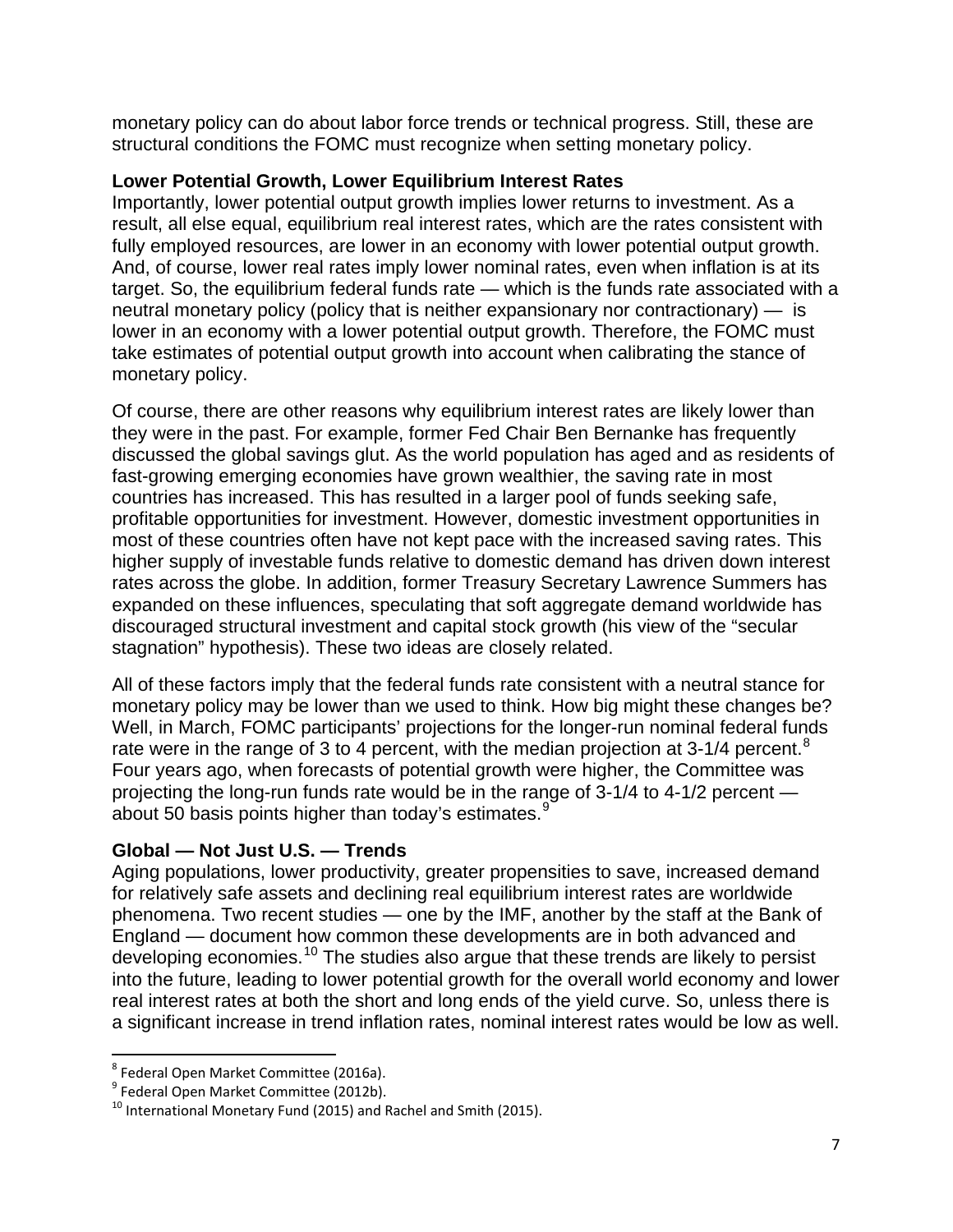To be sure, this all isn't exactly new news; in advanced countries real and nominal yields on long-term bonds have been declining since the mid-1990s.

#### **What Is Next for Monetary Policy?**

Lower long-run structural trends mean that, even after policy has normalized, the federal funds rate will likely end up at a lower level than in the past. I'd now like to talk about what the transition path to that new level might look like.

Again, I will refer to the Summary of Economic Projections. Here is the well-known and extremely valuable "dot plot." The chart shows each FOMC participants' views of the appropriate target federal funds rate at the end of each of the next three years and in the longer run. These views are conditional on the data and outlook as of our March FOMC meeting.



## Appropriate Pace of Policy Firming

Source: Interest rate projections are from the March 16, 2016 FOMC Summary of Economic Projections. Market expectations are from OIS futures as of March 28, 2016.

Focus for a moment on the median of the policy projections, indicated by the red dots. The median participant expects only two more rate hikes over the remainder of this year and then an additional 100 basis points or so of tightening in each of 2017 and 2018. By historical standards, this certainly is a gradual path. It is even slower than the so-called measured pace of increases over the 2004–06 tightening cycle — that was 25 basis points per meeting, or 200 basis points a year.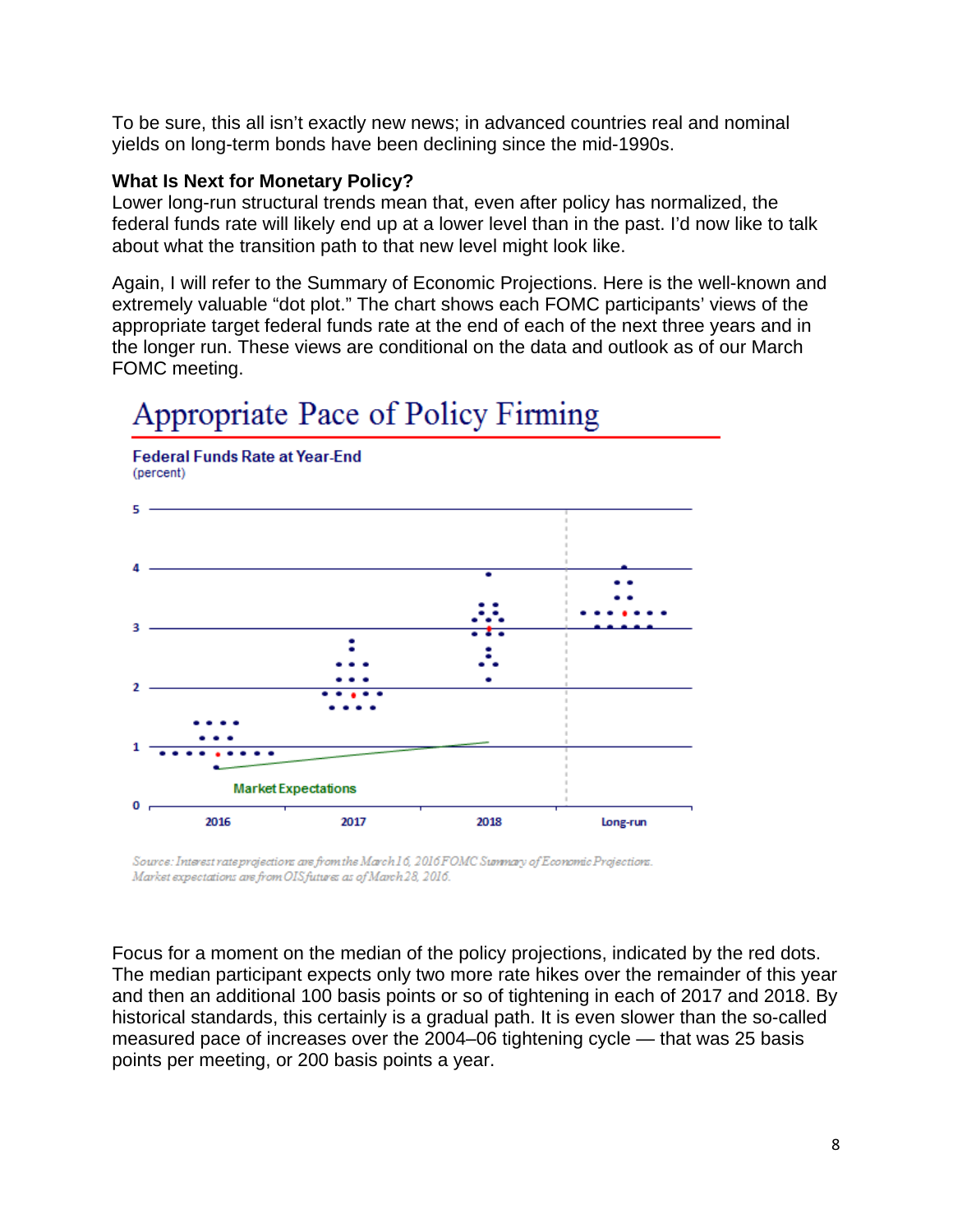At the same time, the median FOMC projection for the next three years envisions growth averaging slightly better than its long-run potential, the unemployment rate falling below its long-run natural rate<sup>[11](#page-8-0)</sup> and inflation gradually reaching our target. Given such relatively good projections for the economy's performance, why is the median expected policy path so low?

Naturally, I cannot speak for my colleagues on the FOMC. However, there are several reasons why I think a very shallow funds rate path, such as the one envisioned by the median FOMC participant, is appropriate.

First, my forecasts for above-potential growth and lower unemployment depend critically on the accommodative boost from a gradual path for policy rates. Given my interpretation of conditions today, a faster pace of tightening than the one I envision would lead me to a less optimistic economic forecast.

Second, as I noted earlier, the FOMC needs to be concerned about inflation expectations slipping below its inflation target. If the public doesn't believe policymakers are trying to hit a symmetric 2 percent inflation target, it will be all that much harder for us to reach that policy goal. To convince them of this, appropriate policy should provide enough accommodation to generate a reasonable likelihood that inflation in the future could moderately exceed 2 percent.<sup>[12](#page-8-1)</sup>

Third, the very shallow path also reflects my view that the neutral level of the federal funds rate today is lower than its eventual long-run level. By some estimates, the equilibrium inflation-adjusted rate is currently near zero. The degree of accommodation in actual policy needs to be judged against this benchmark. So the 75 to 100 basis point range for the nominal fed funds rate at the end of 2016 in the median SEP forecast is not terribly far below neutral.<sup>[13](#page-8-2)</sup> The equilibrium real rate should rise gradually as headwinds fade over time. And as it does, the benchmark to judge policy accommodation will also rise. But this is likely to be a slow adjustment.

And finally, my view of optimal policy also provides for risk management. Here is what I mean.

Although I foresee moderate growth, that forecast faces a number of risks. On the upside, the solid labor market and continued low energy prices could lead to stronger household spending than expected — with attendant spillovers to other components of domestic demand. On the downside, the international situation could deteriorate — with related movements in the dollar and financial conditions weighing more heavily on

<span id="page-8-0"></span> $11$  The natural (or trend) rate of unemployment is the unemployment rate that would prevail in an economy making full use of its productive resources.

<span id="page-8-1"></span> $12$  This is not as heretical as it might first appear. After all, it is a simple consequence of having a symmetric inflation target: It is difficult to average 2 percent inflation over the medium term if there is little chance of inflation ever running above 2 percent. If policy preempts this possibility, the public could begin to mistakenly believe that 2 percent inflation is a ceiling — and not a symmetric target. As a result, expectations for average inflation could fall, lessening the upward pull on actual inflation and making it even more difficult for us to achieve our 2 percent target.

<span id="page-8-2"></span><sup>&</sup>lt;sup>13</sup> Federal Open Market Committee (2016a).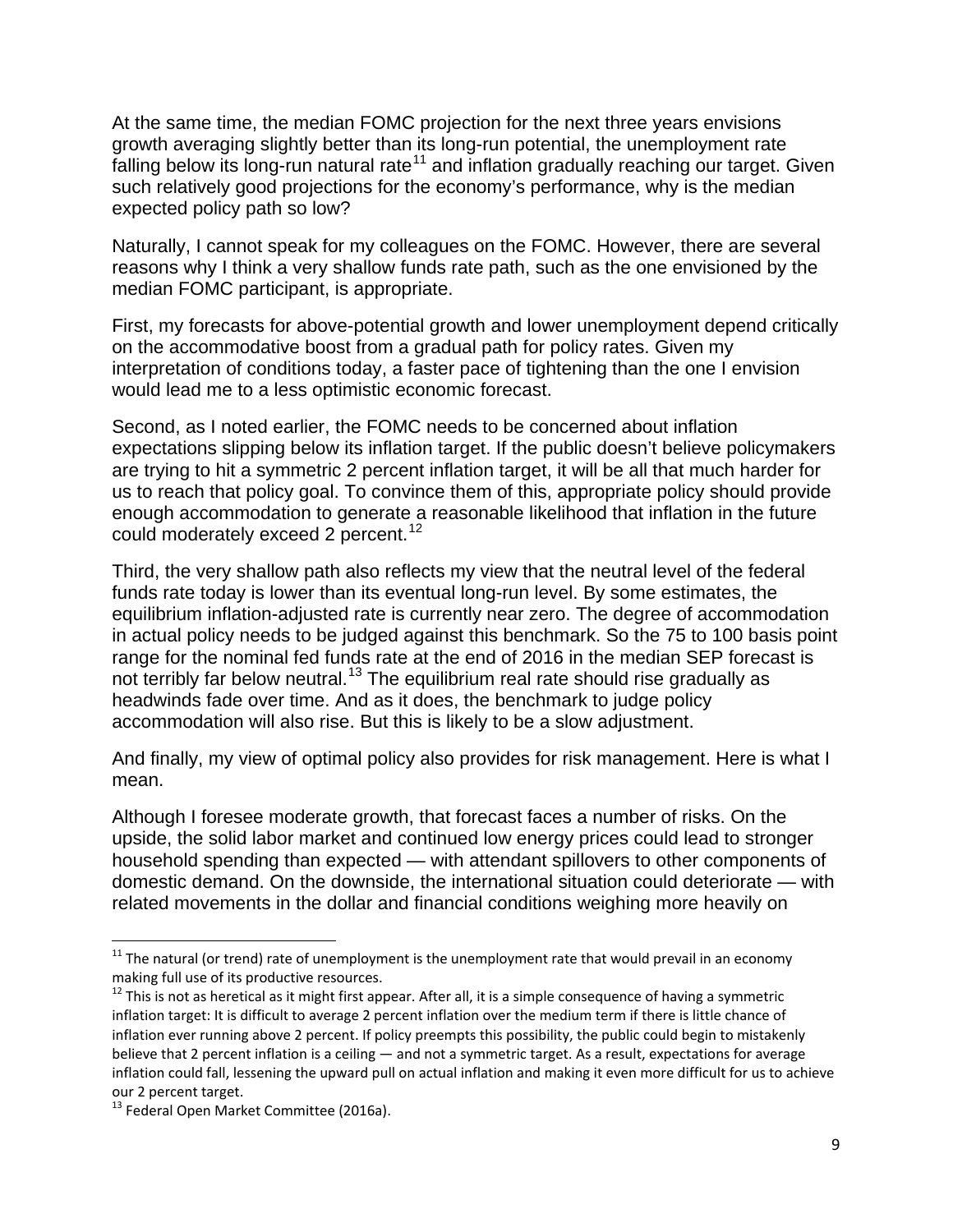domestic spending than assumed. Similarly, my inflation forecast faces two-sided risks. On the upside, the recent higher readings on core prices could prove to be more persistent than I have assumed. On the downside, the recent improvements could prove to be ephemeral, or there could be further declines in energy prices, appreciation of the dollar, or slippage in inflation expectations.

Faced with such uncertainty, policymakers could make two potential policy mistakes. The first mistake is that the FOMC could raise rates too quickly, only to be hit by one or more of the downside surprises. In order to put the economy back on track, we would have to cut interest rates back to zero and possibly even resort to unconventional policy tools, such as more quantitative easing.<sup>[14](#page-9-0)</sup> I think unconventional policy tools have been effective, but they clearly are second-best alternatives to traditional policy and something we would all like to avoid. I should note, too, that with the economy facing a potentially lower growth rate and lower equilibrium interest rates, the likelihood of some shock forcing us back to the effective lower bound may be uncomfortably high. The difficulties experienced in Japan and Europe come to mind.

The second (alternative) potential policy mistake the Committee could make is that sometime during the gradual normalization process the U.S. economy experiences upside surprises in growth and inflation. Well, policymakers have the experience and the appropriate tools to deal with such an outcome; we probably could keep inflation in check with only moderate increases in interest rates relative to current forecasts. Given how gradual the rate increases are in the baseline SEP, policy could be made a good deal more restrictive, for example, by simply increasing rates 25 basis points at every meeting — just as we did during the measured pace adjustments of 2004–06. A question for the audience: Who thinks those were fast? So, to me, concerns about the risks of rapid increases in rates in this scenario seem overblown.

To recap, policymakers would have to resort to second-best policy tools to deal with unexpected weakness in activity or inflation, but we can use our old tried-and-true instruments for addressing stronger-than-expected outcomes. Even if the odds of upside and downside shocks are the same, the costs are not. How should the FOMC address these asymmetric risks? Well, we should buy some insurance against unexpected weakness by accepting a somewhat higher likelihood of stronger outcomes. Translated into monetary policy, this means being more accommodative than usual to provide an extra boost to aggregate demand as a buffer against possible future downside shocks that might otherwise drive us back to the effective lower bound.

Even beyond this asymmetry in costs, I see the distribution of future shocks as skewed in the direction of output running somewhat softer and inflation somewhat lower than what I have written down in my baseline projection. This tilting of the odds strengthens the rationale for shading policy in the direction of accommodation and provides additional support for a gradual path in normalizing policy.

<span id="page-9-0"></span> $14$  For more about the quantitative easing programs (also referred to as large-scale asset purchases) and the rationale behind them, see Board of Governors of the Federal Reserve System (2015).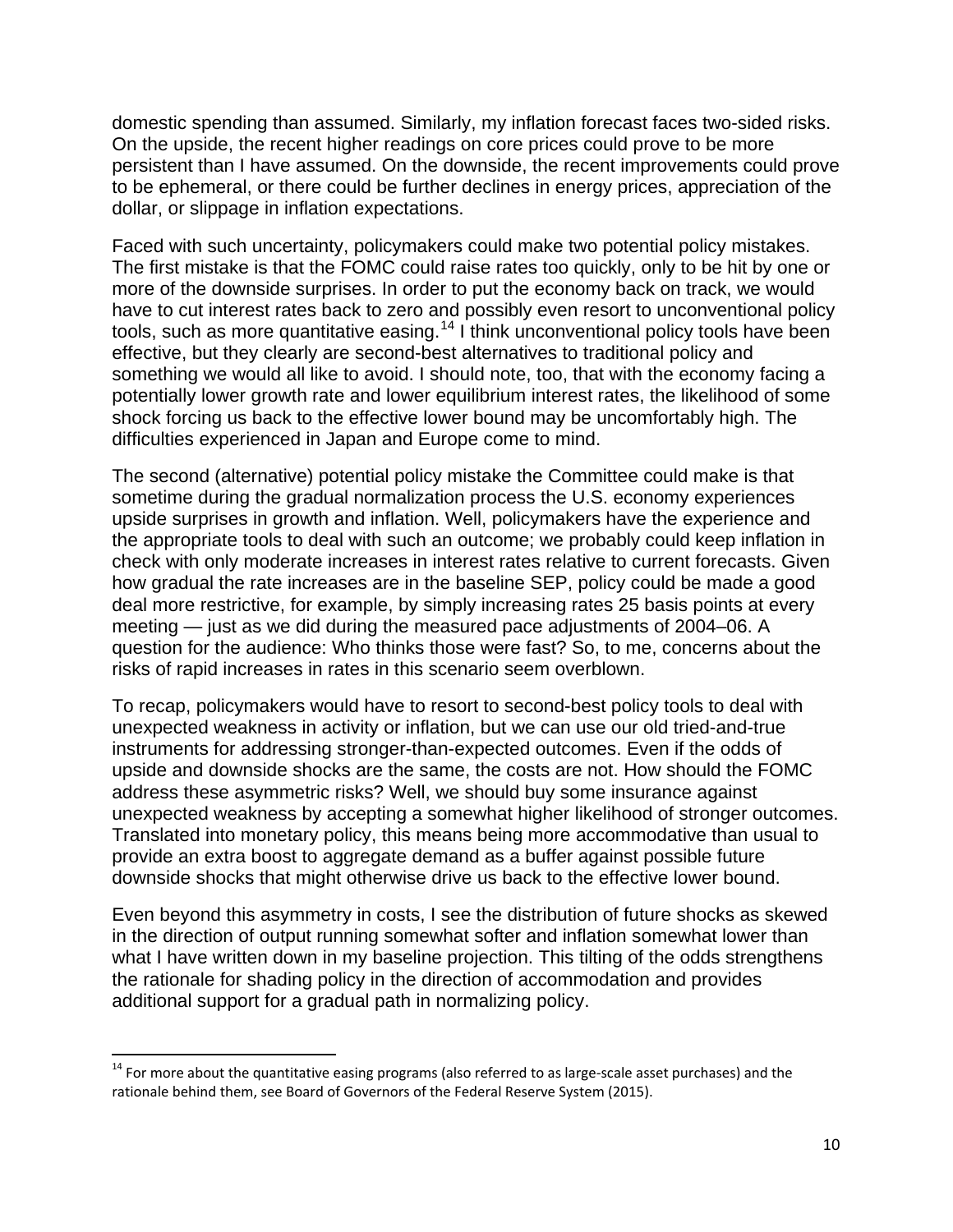To sum up, in 2016, I expect growth that is somewhat above trend and further progress in moving inflation toward our 2 percent target. As I consider how to calibrate monetary policy in the months and years ahead, I see two general — but key — considerations to keep in mind: 1) There are a number of downside risks to my near-term forecast; and 2) the equilibrium real federal funds rate is likely lower today than in the past (not only in the short run, as the economy continues to heal from the past wounds, but also in the long run). Today, the confluence of these considerations leads me to conclude that a very shallow path — such as the one envisioned by the median FOMC participant in March — is the most appropriate path for policy normalization over the next three years.

Thank you.

#### **References**

Aaronson, Daniel, and Daniel G. Sullivan, 2002, "Growth in worker quality," *Chicago Fed Letter*, Federal Reserve Bank of Chicago, No. 174, February, available at [https://www.chicagofed.org/publications/chicago-fed-letter/2002/february-174.](https://www.chicagofed.org/publications/chicago-fed-letter/2002/february-174)

Board of Governors of the Federal Reserve System, 2015, "What were the Federal Reserve's large-scale asset purchases?," *Current FAQs*, December 22, available at [https://www.federalreserve.gov/faqs/what-were-the-federal-reserves-large-scale-asset](https://www.federalreserve.gov/faqs/what-were-the-federal-reserves-large-scale-asset-purchases.htm)[purchases.htm.](https://www.federalreserve.gov/faqs/what-were-the-federal-reserves-large-scale-asset-purchases.htm)

Byrne, David M., John G. Fernald and Marshall B. Reinsdorf, 2016, "Does the United States have a productivity slowdown or a measurement problem?," Federal Reserve

Federal Reserve Bank of San Francisco, working paper, No. 2016-03, March, available at [http://www.frbsf.org/economic-research/files/wp2016-03.pdf.](http://www.frbsf.org/economic-research/files/wp2016-03.pdf)

Federal Open Market Committee, 2016a, Summary of Economic Projections, Washington, DC, March 16, available at [https://www.federalreserve.gov/monetarypolicy/files/fomcprojtabl20160316.pdf.](https://www.federalreserve.gov/monetarypolicy/files/fomcprojtabl20160316.pdf)

Federal Open Market Committee, 2016b, "Statement on longer-run goals and monetary policy strategy," Washington, DC, as amended effective January 26, available at [https://www.federalreserve.gov/monetarypolicy/files/FOMC\\_LongerRunGoals\\_2016012](https://www.federalreserve.gov/monetarypolicy/files/FOMC_LongerRunGoals_20160126.pdf) [6.pdf.](https://www.federalreserve.gov/monetarypolicy/files/FOMC_LongerRunGoals_20160126.pdf)

Federal Open Market Committee, 2012a, press release, Washington, DC, January 25, available at

[https://www.federalreserve.gov/newsevents/press/monetary/20120125c.htm.](https://www.federalreserve.gov/newsevents/press/monetary/20120125c.htm)

Federal Open Market Committee, 2012b, Summary of Economic Projections, Washington, DC, January 25, available at [https://www.federalreserve.gov/monetarypolicy/files/fomcprojtabl20120125.pdf.](https://www.federalreserve.gov/monetarypolicy/files/fomcprojtabl20120125.pdf)